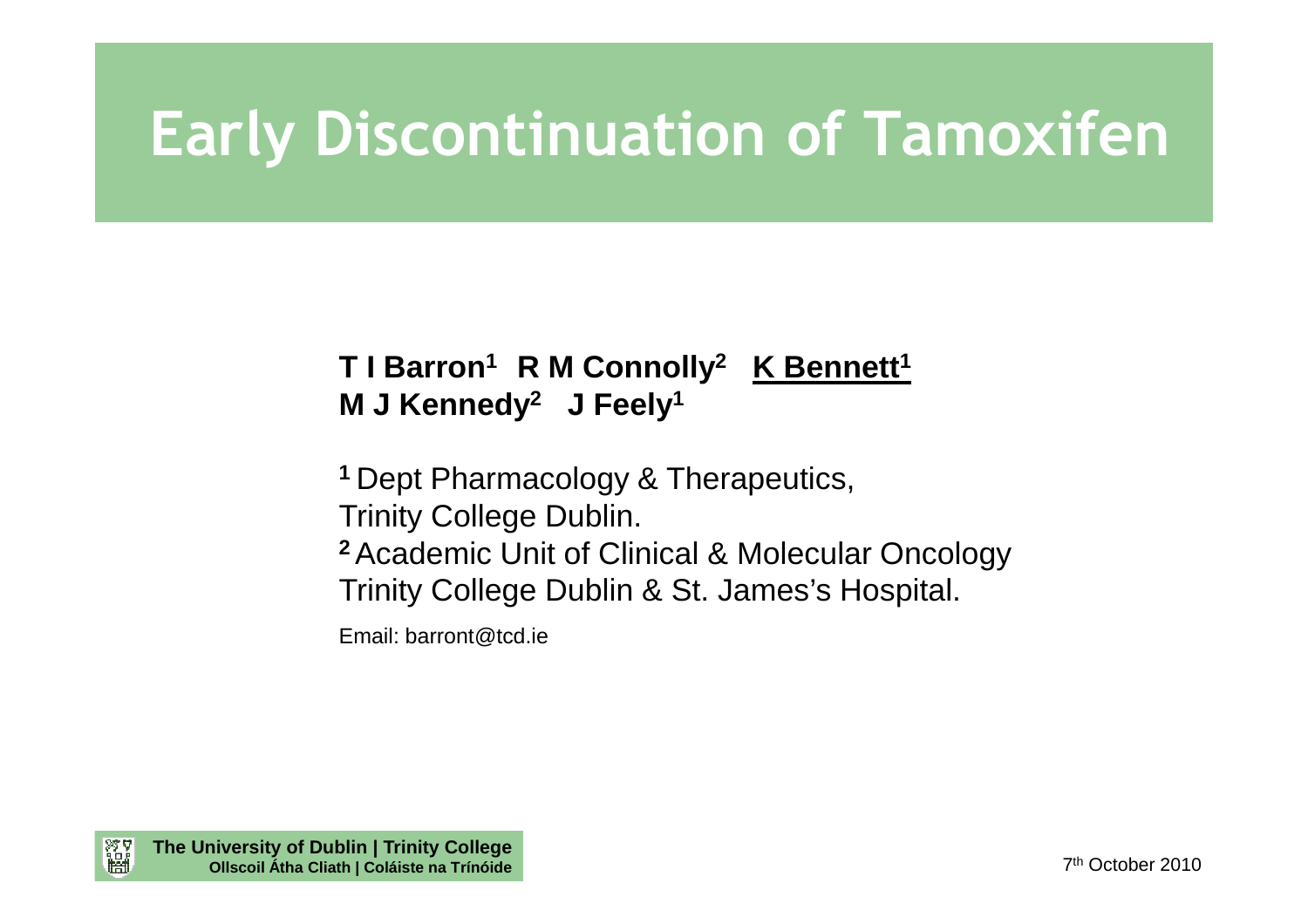- • Adherence & Persistence
	- Definitions
		- » Adherence (Compliance) is the extent to which a patient takes medication in accordance with the prescribed interval and dose.<sup>1</sup>
		- » Persistence is the accumulation of time from initiation to discontinuation of therapy.<sup>1</sup>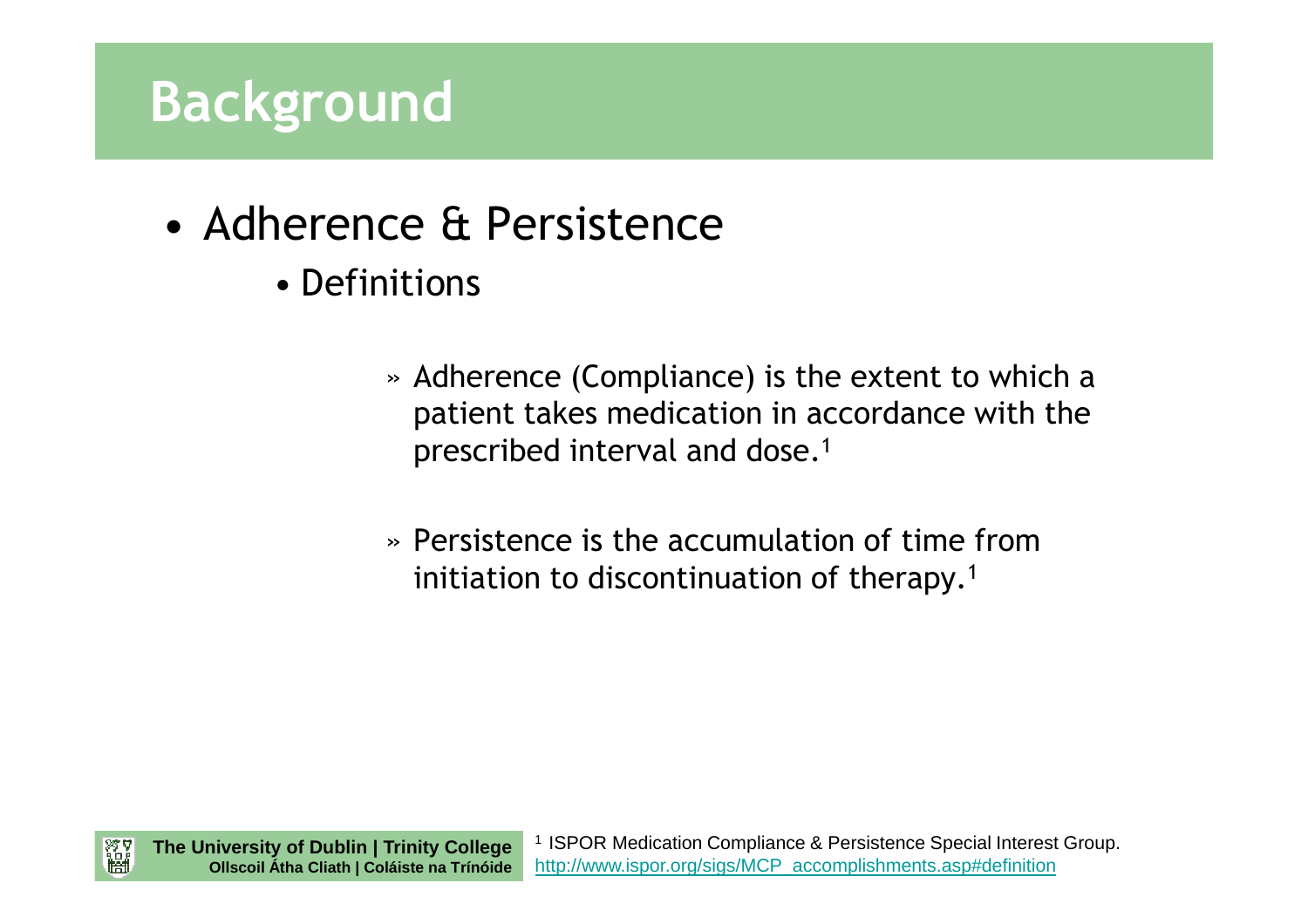- • Significance?
	- Substantial worsening of disease and mortality.
		- – McCowen et al - worse survival in poor adherers (HR=1.10, p=0.046)
		- – Dezentje et al – lower breast cancer event free time in poor adherers (HR=0.987,p=0.029)
	- Increased healthcare costs.
	- Healthy drug user effect.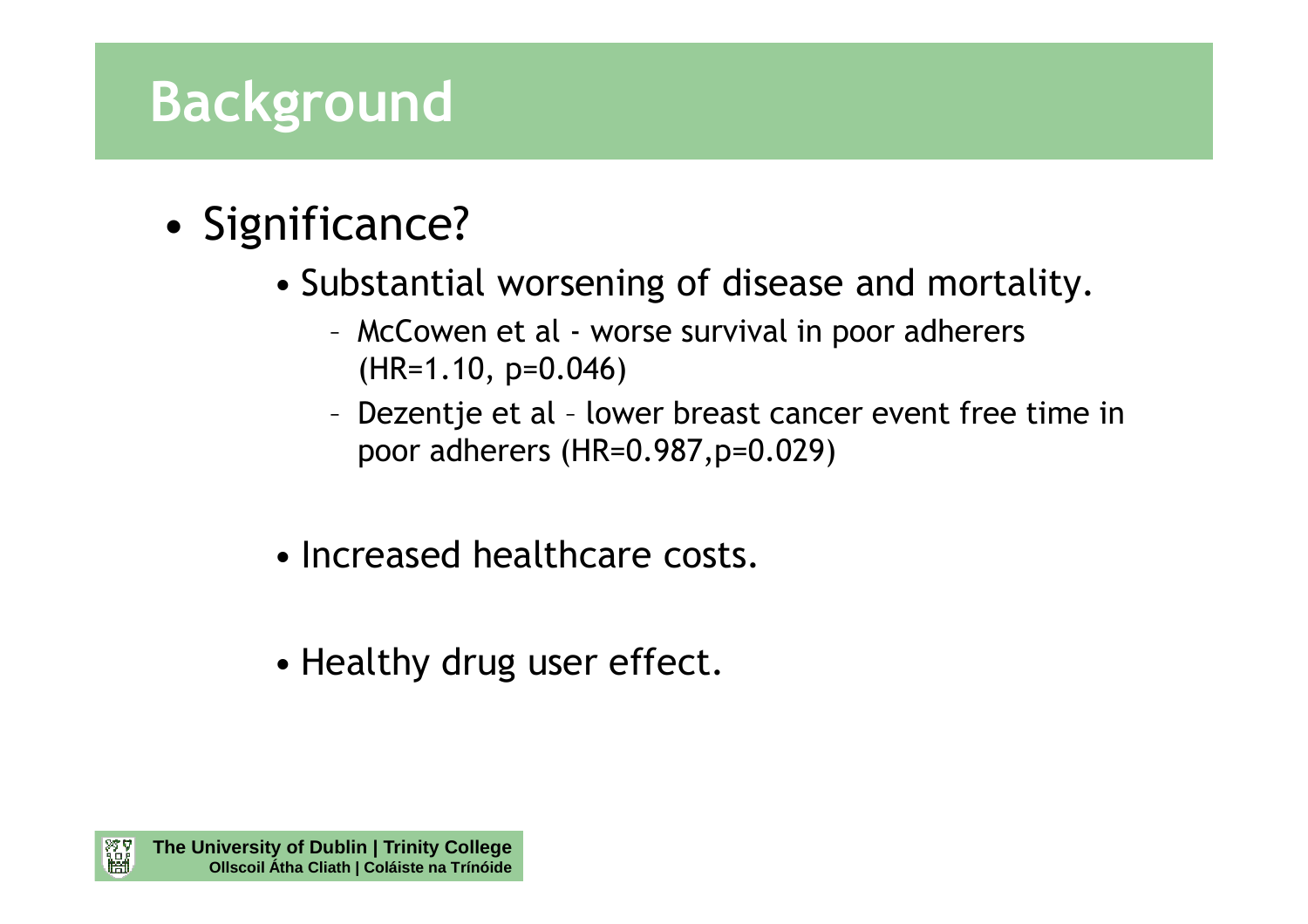•Charm Study 1



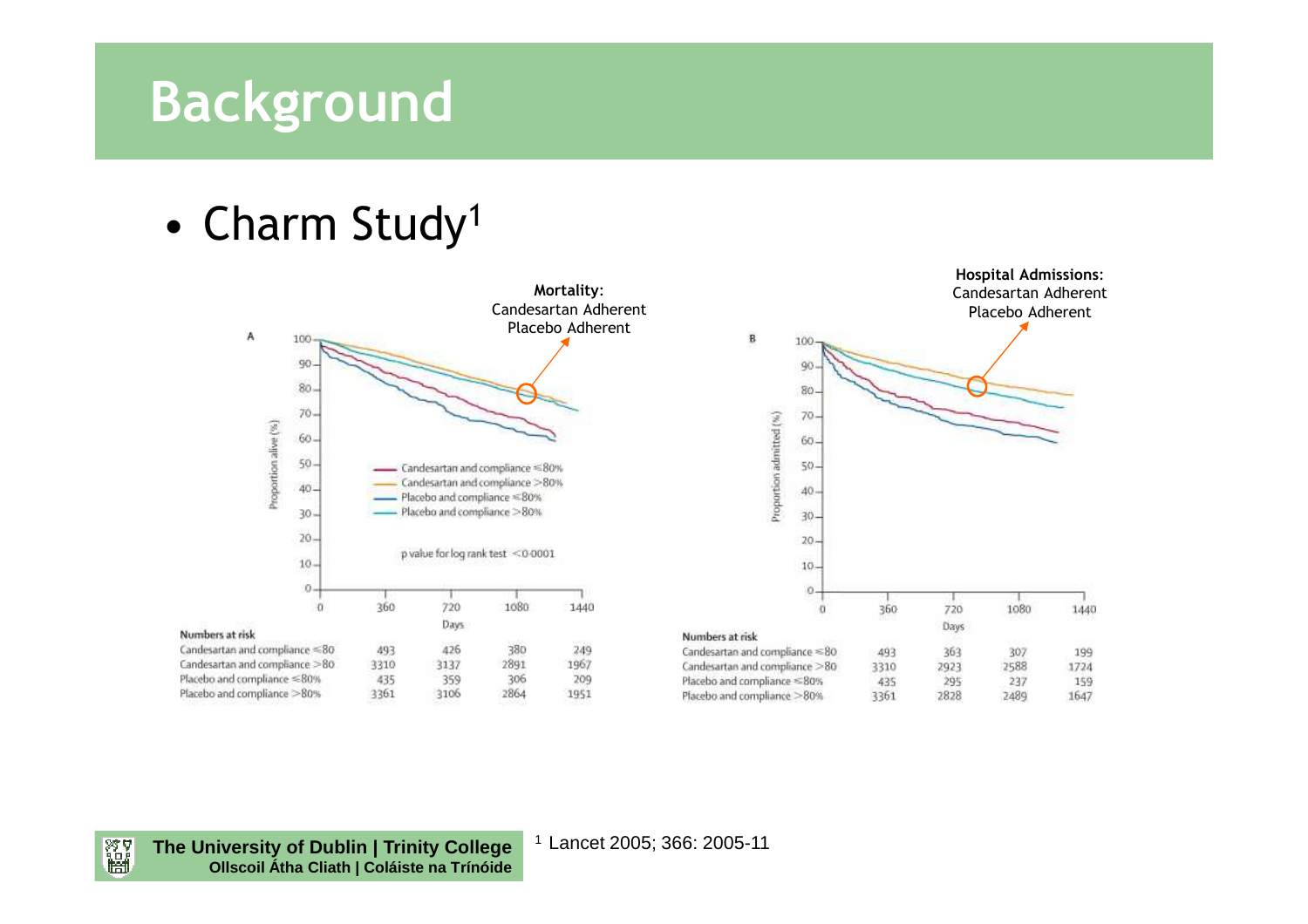- • Tamoxifen
	- 5 years of treatment reduces the relative breast cancer recurrence risk by 46% and the relative risk of death by 26%.<sup>1</sup>
	- Comparisons of treatment durations indicate that women receiving less than 5 years of treatment have significantly higher breast cancer recurrence rates and mortality.<sup>1,2</sup>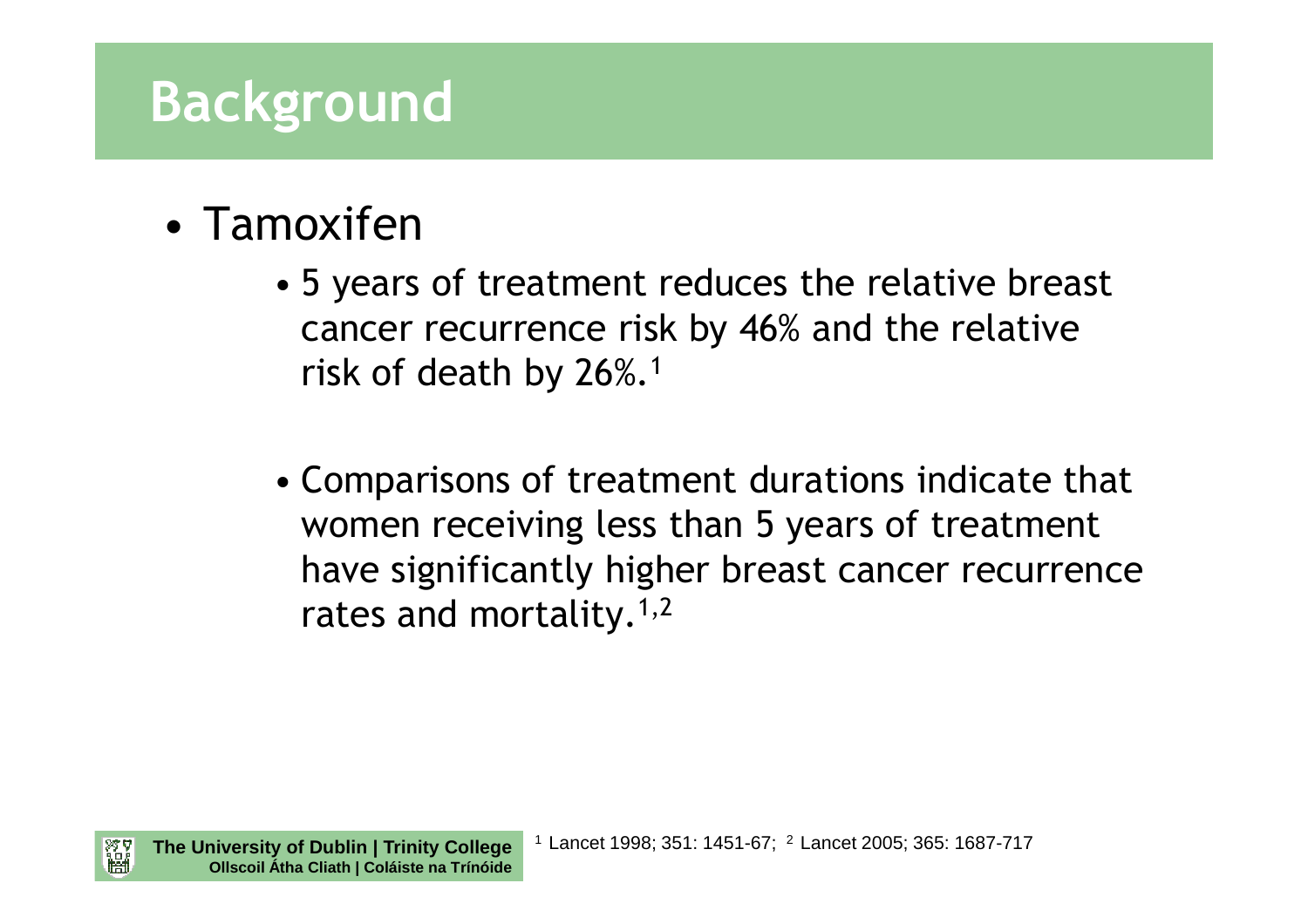- • Tamoxifen persistence
	- Non-persistence in clinical trials of adjuvant tamoxifen is 16%-32% at 5 years.
	- Non-persistence outside of clinical trials reported as 17% at 2 years to 35% at 5 years.<sup>1-3</sup>
		- » Patient <u>self reported</u> persistence.
		- » <u>Elderly</u> populations (>55 yrs).

1

- » <u>Self selection</u> bias (≈50% refused to participate).
- No objective measurements of tamoxifen persistence outside of the clinical trial setting.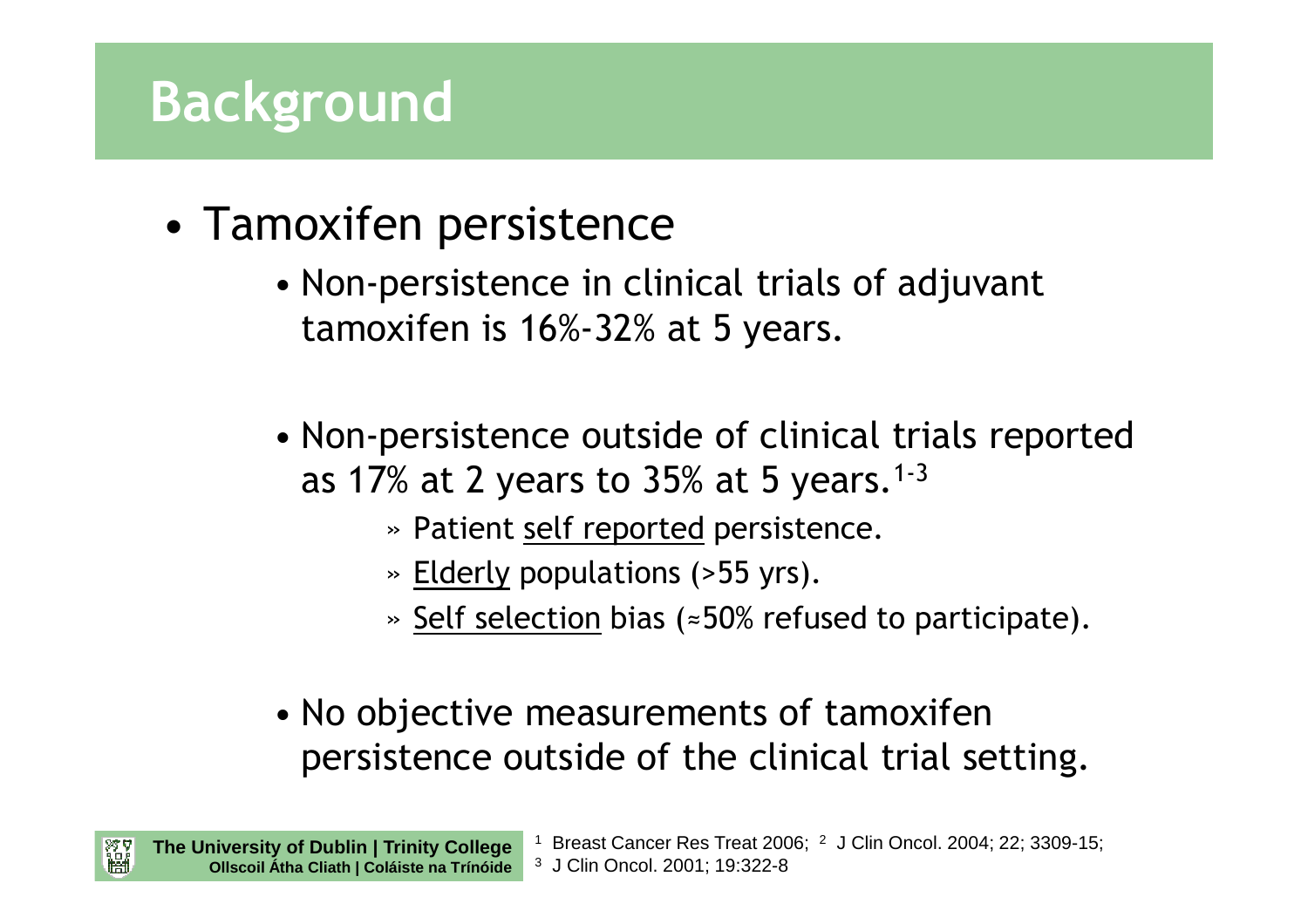# **Aims**

#### •Aims

- To evaluate persistence with tamoxifen therapy, in women aged 35 years or older, using prescription refill data from a national prescribing database in Ireland.
	- » Prescription refill data provide accurate and objective estimates of medication use in large populations over long periods of time.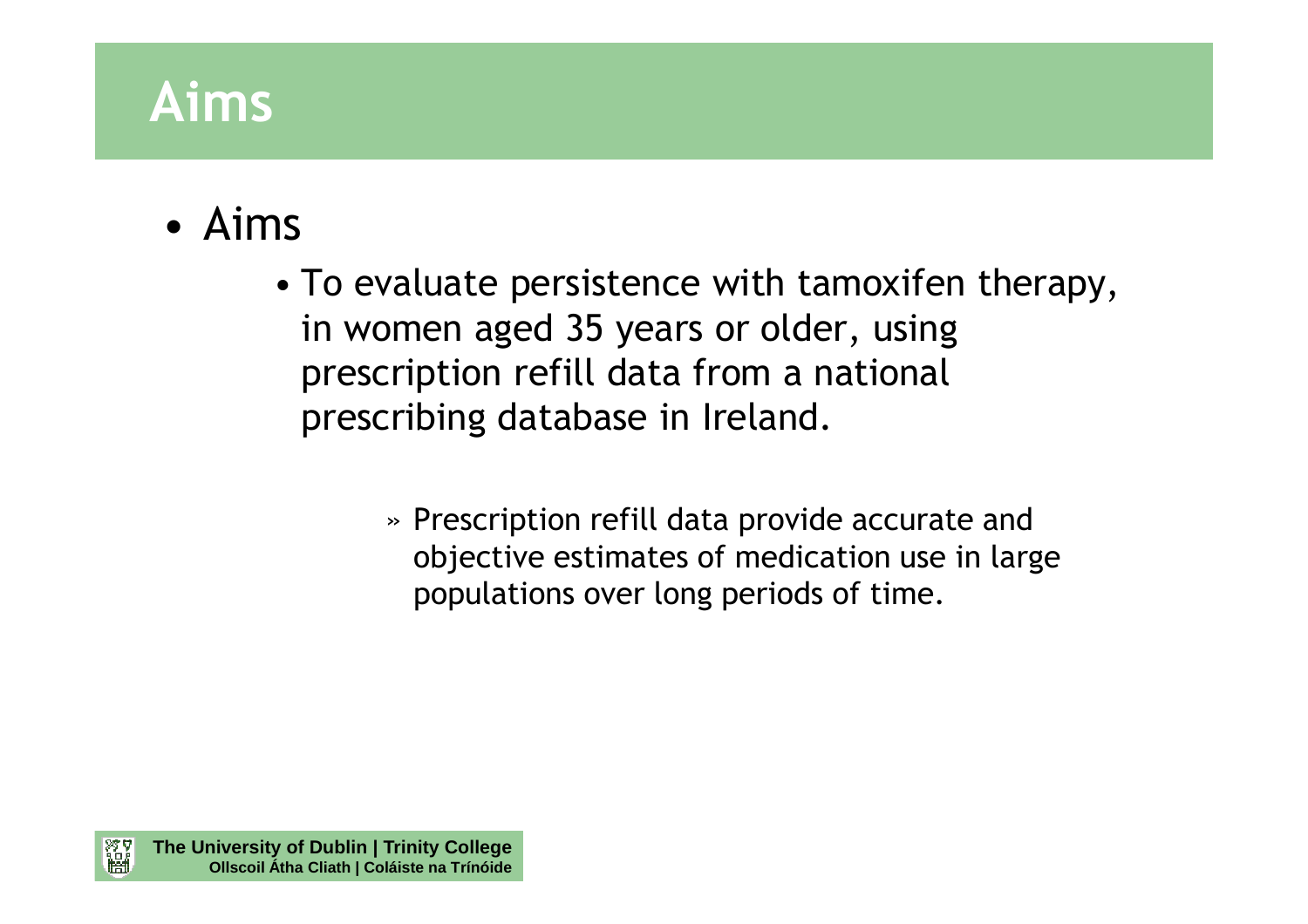- •Source of data
	- Pharmacy database from the **H**ealth **S**ervices **E**xecutive**P**rimary **C**are **R**eimbursement **S**ervices.
	- National prescribing data for the years 2000 to 2005.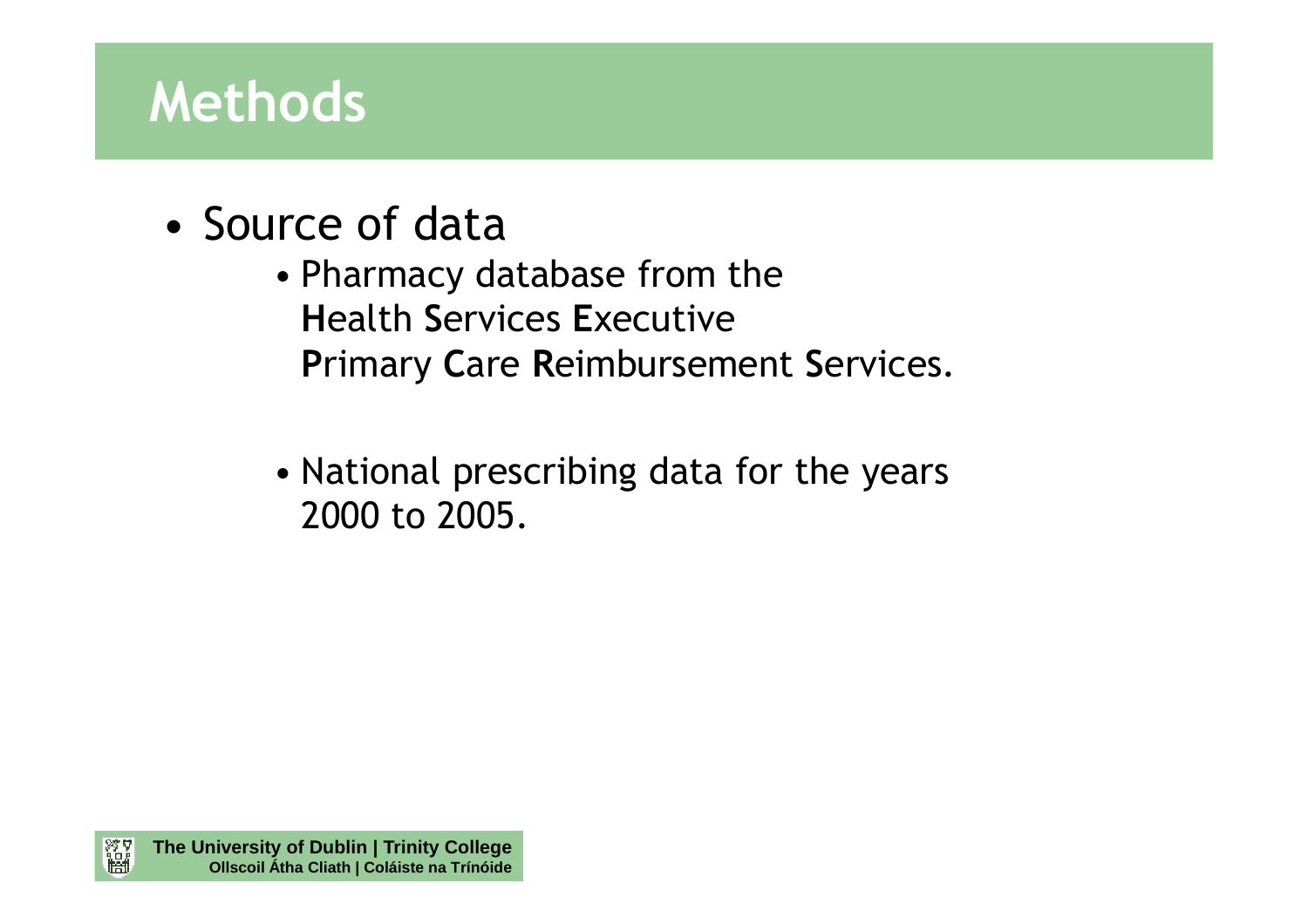- • Cohort definition
	- All women over the age of 35 years.
	- Commenced on tamoxifen as initial hormonal therapy between January 2001 and January 2004.
		- » Commenced: defined as having no prescription for tamoxifen in the previous 12 months
		- » Initial: defined as having no prescription for any other hormonal therapy (Anastrozole, Exemestane, Letrozole, Toremifene) in the previous 12 months.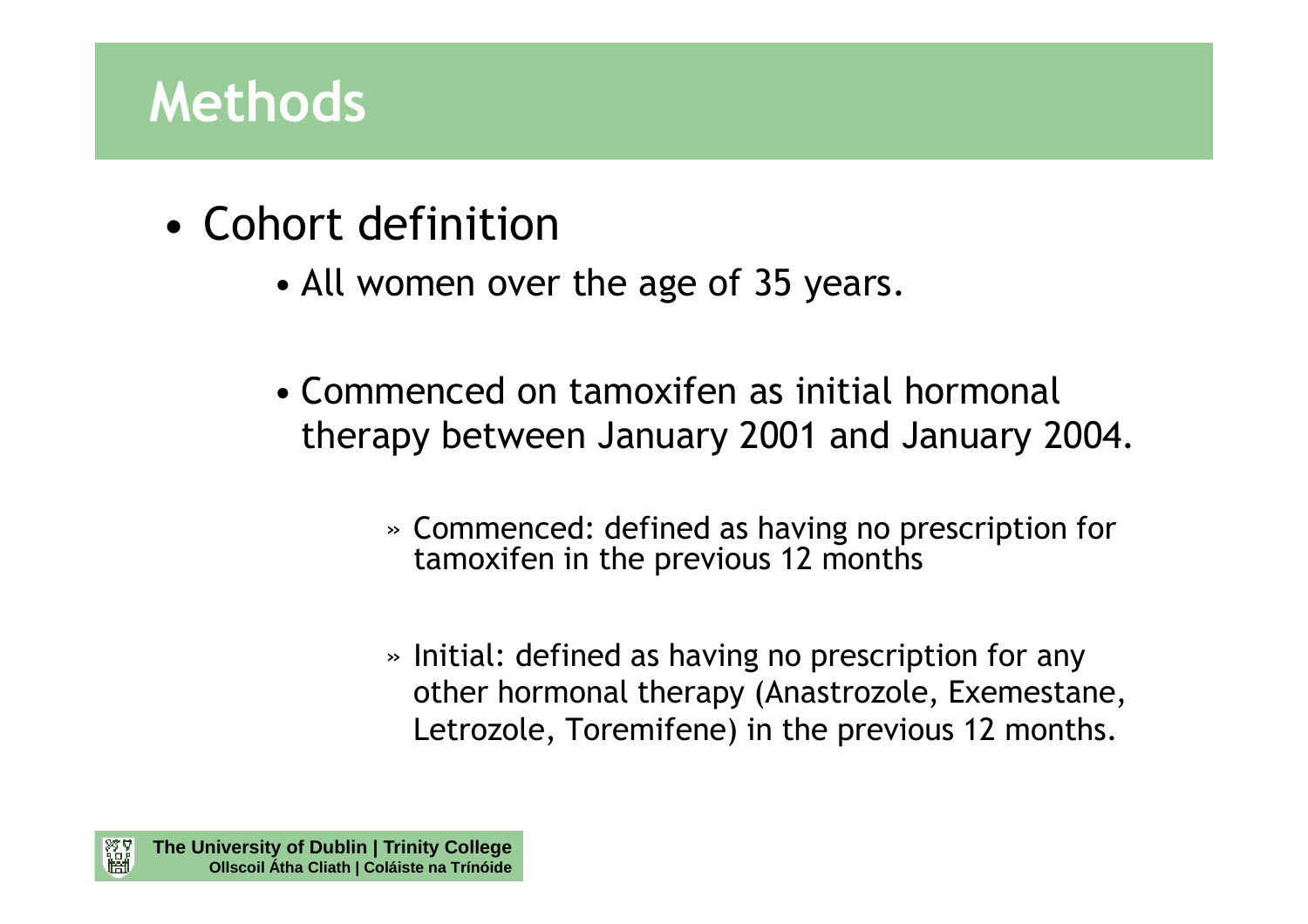- • Measurement of tamoxifen persistence
	- Patients were initially classified as non-persistent if they had a period of 180 consecutive days of no tamoxifen supply.
	- Patients with no prescription for any item in the 12 months following non-persistence were reclassified as lost to follow up.
	- Patients starting alternative hormonal therapy before 180 days of no tamoxifen were reclassified as treatment switchers.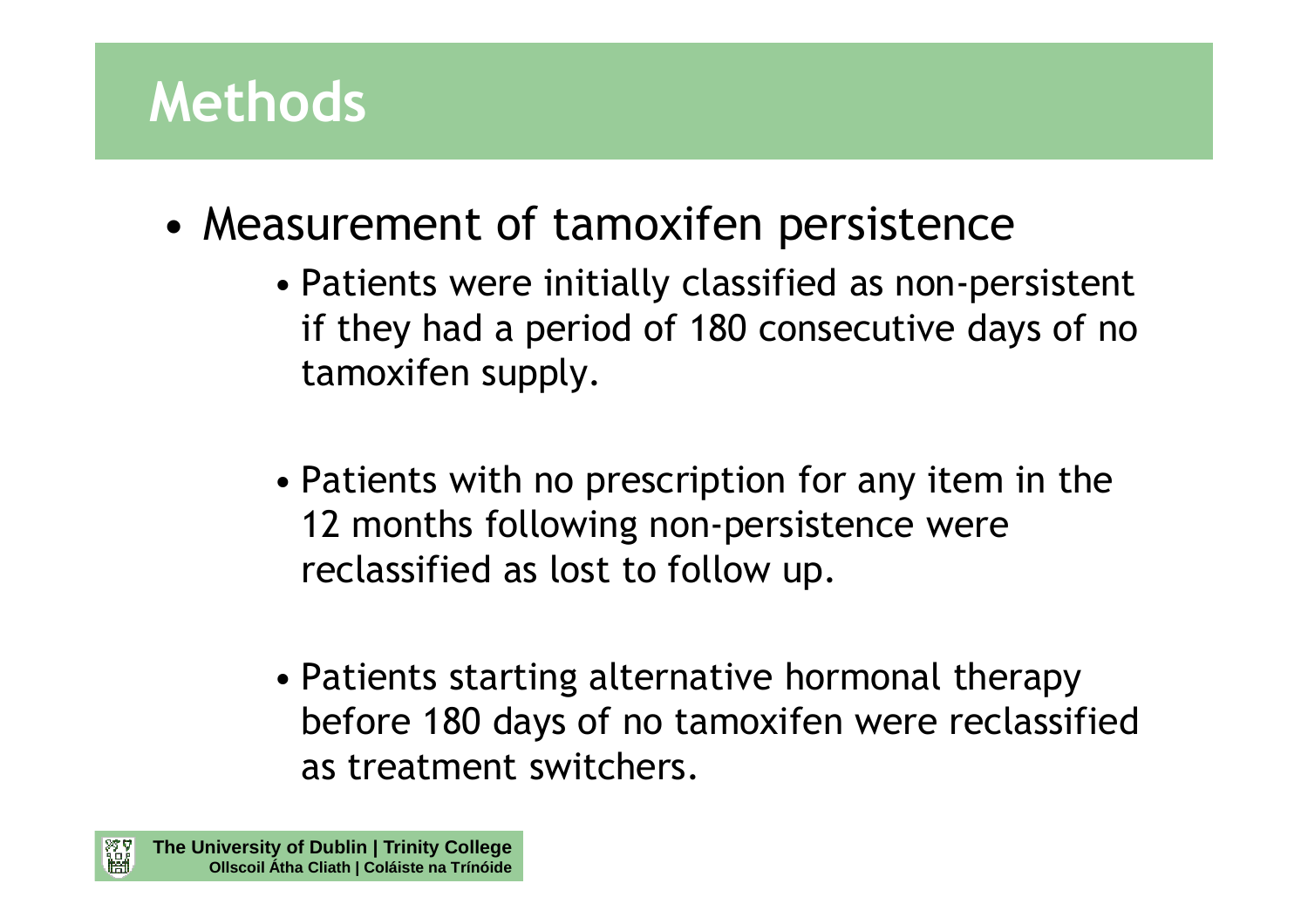- • Measurement of tamoxifen persistence
	- Patients restarting tamoxifen or starting another hormonal therapy after 180 days of no tamoxifen remained classified as non-persistent.
	- All patients followed for between 1 3.5 years (median 2.7) from tamoxifen initiation to identify non-persistence

#### and

for a minimum of 1 year (median 1.7) after nonpersistence to identify subsequent hormonal therapy use.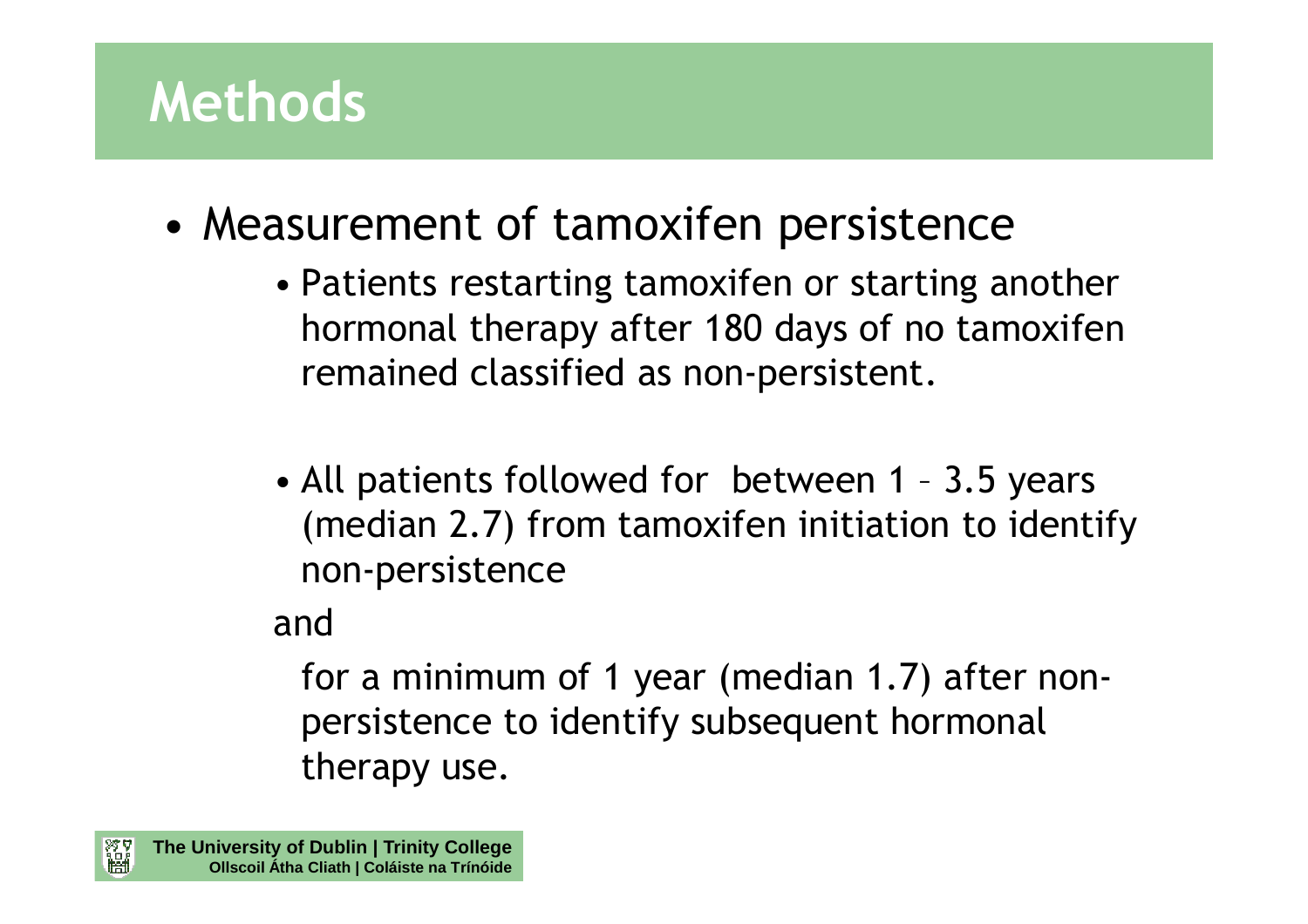- • Potential determinants of non-persistence
	- Age at initiation of tamoxifen.
	- Co-morbidities.
	- Number of pharmacological agents received.
	- Use of antidepressant, antipsychotic, or anxiolytic/hypnotic agents.
	- Treatment for cognitive or functional impairment (Parkinson's disease or dementia)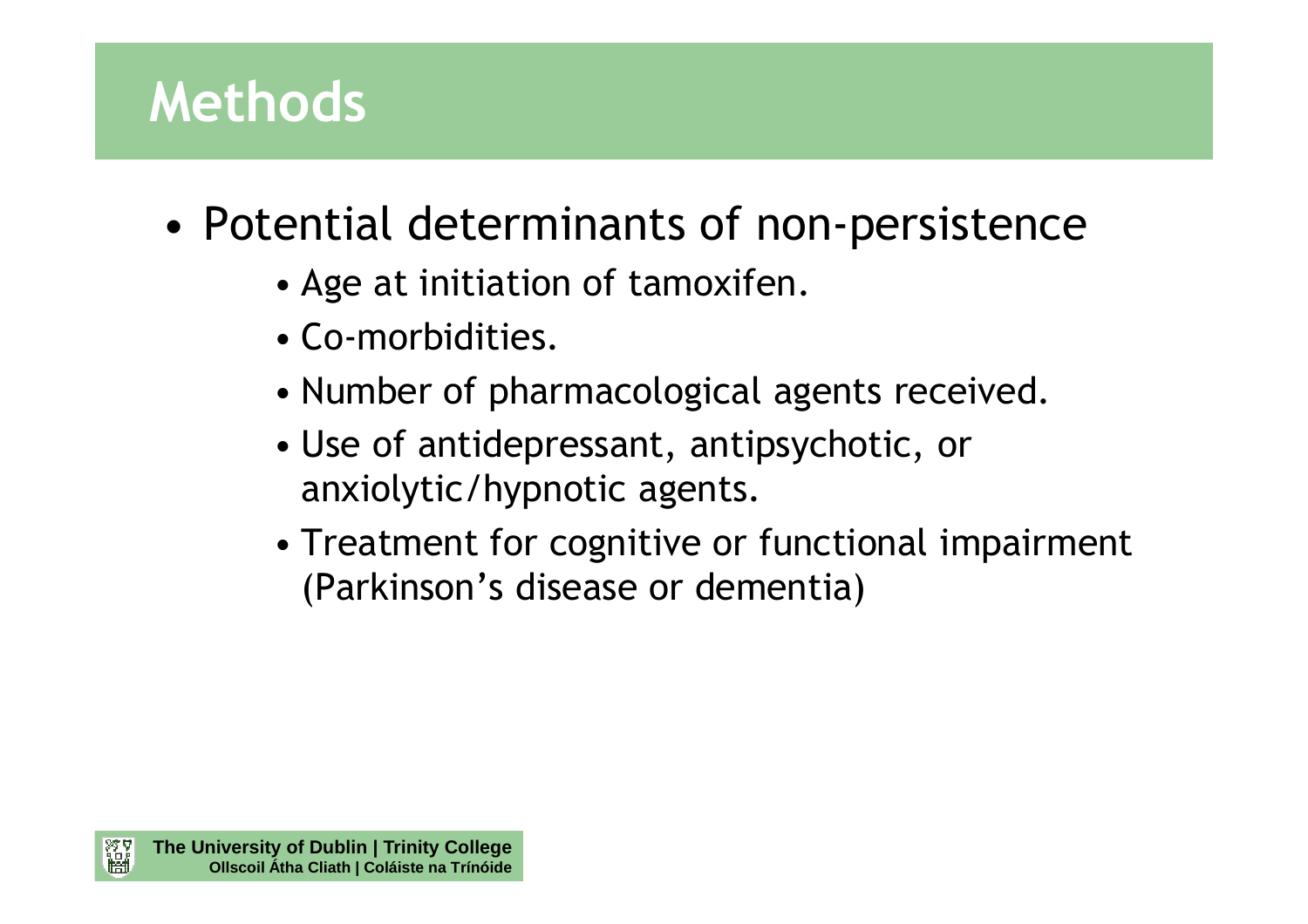- • Statistical analysis
	- Kaplan Meier analysis.
		- Patients were censored at the time of loss to follow up, treatment switch or end of follow up.
	- Cox proportional hazards model.
		- –Stepwise selection with criteria for entry of p <0.1.
	- Significance at p <0.05 was assumed.
	- SAS version 9.1 (SAS Institute Inc, Cary, US) was used for all analyses.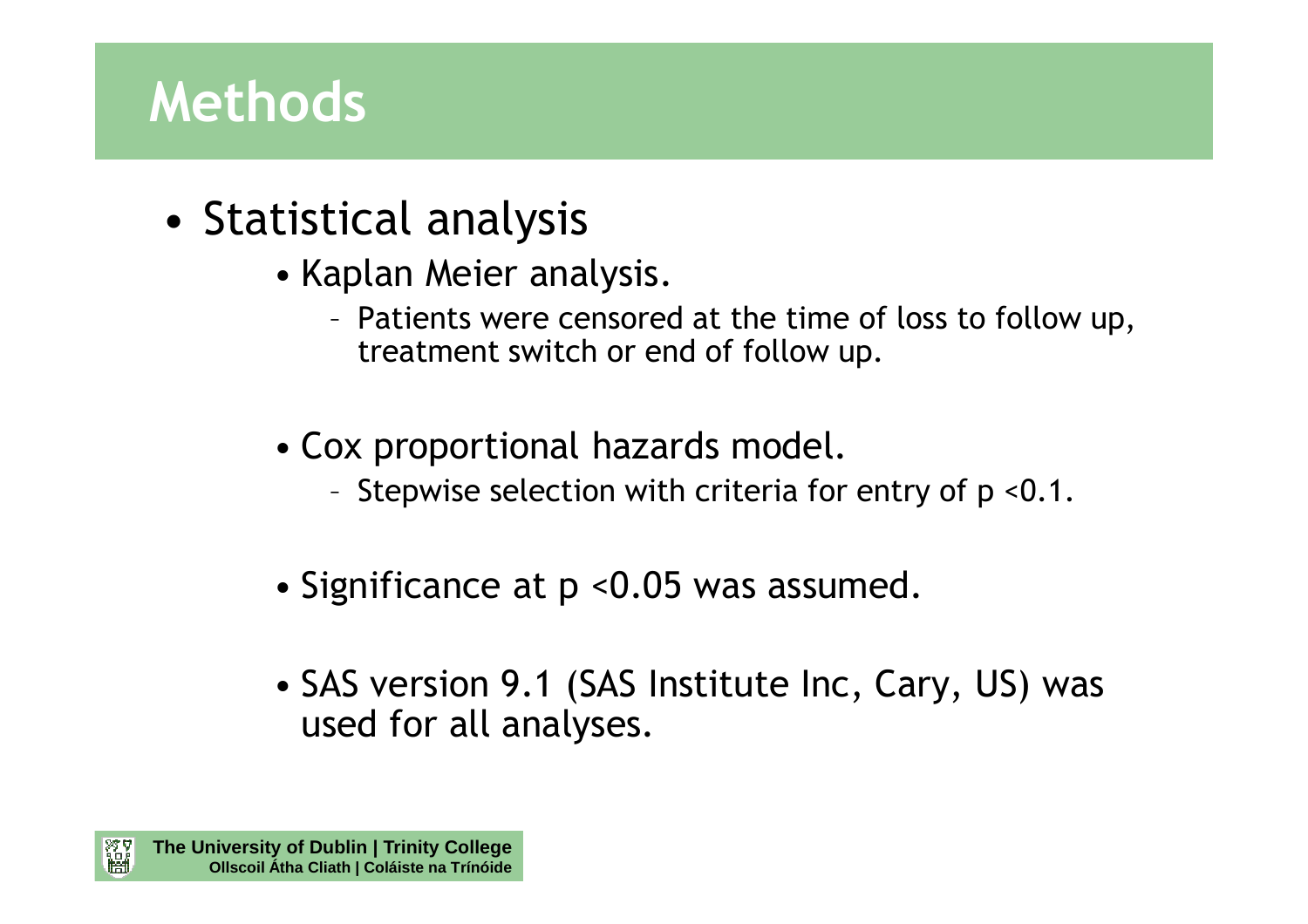

#### •Study Cohort (n=2816)

**Table 1: Characteristics of patients starting tamoxifen on the HSE-PCRS database (January 01-January 04)**

|                                    | n    | %    |                                                   | n    | %    |
|------------------------------------|------|------|---------------------------------------------------|------|------|
| Age (years)*                       |      |      | Cognitive/functional impairment †                 |      |      |
| $35 - 44$                          | 262  | 9.3  | Parkinson's Disease                               | 81   | 2.9  |
| 45-54                              | 509  | 18.1 | Dementia                                          | 25   | 0.9  |
| $55 - 64$                          | 592  | 21.0 | Number of co-morbidities †                        |      |      |
| $65 - 74$                          | 575  | 20.4 | $\mathbf 0$                                       | 1906 | 67.7 |
| $>75$                              | 878  | 31.2 | $\geq 1$                                          | 910  | 32.3 |
| Prescription Drug Use +            |      |      | Number of cognitive/functional impairments +      |      |      |
| Benzodiazepine anxiolytic/hypnotic | 1163 | 41.3 | $\mathbf{0}$                                      | 2710 | 96.2 |
| Antidepressant                     | 534  | 19.0 | $\geq$ 1                                          | 106  | 3.8  |
| Benzodiazepine related hypnotic    | 390  | 13.8 | Mean number of pharmacological agents per month + |      |      |
| Antipsychotic                      | 375  | 13.3 | $\leq 1$                                          | 951  | 33.8 |
| Co-morbidities $\dagger$           |      |      | $2 - 3$                                           | 920  | 32.7 |
| Respiratory disease                | 385  | 13.7 | $4 - 5$                                           | 502  | 17.8 |
| Cardiovascular disease             | 599  | 21.3 | >5                                                | 443  | 15.7 |
| <b>Diabetes</b>                    | 117  | 4.2  |                                                   |      |      |

\* At tamoxifen initiation; † In 12 months prior to tamoxifen initiation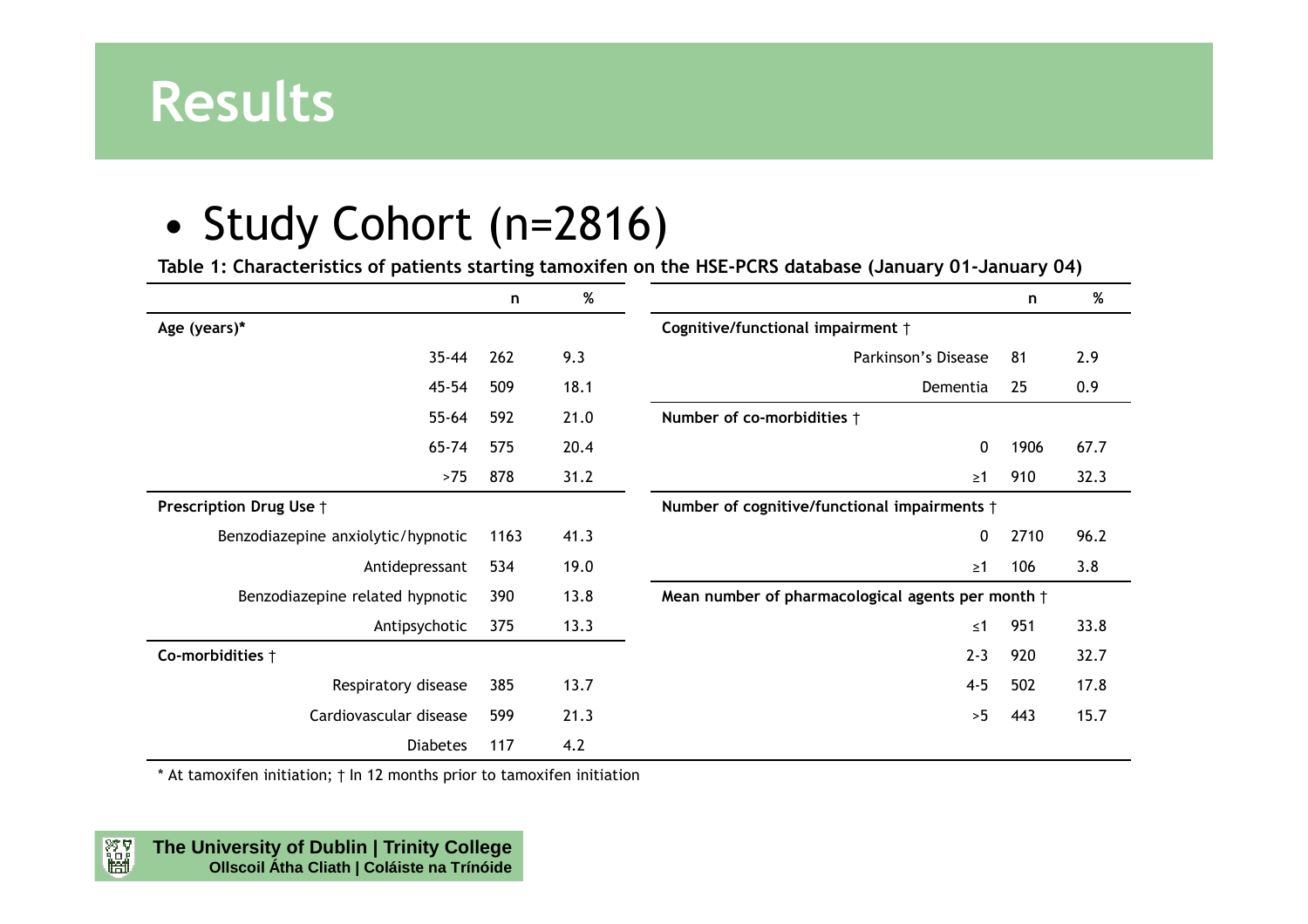

#### •Tamoxifen non-persistence

**Fig 1: Outcomes for patients starting tamoxifen on the HSE-PCRS database (January 01 – January 04)**

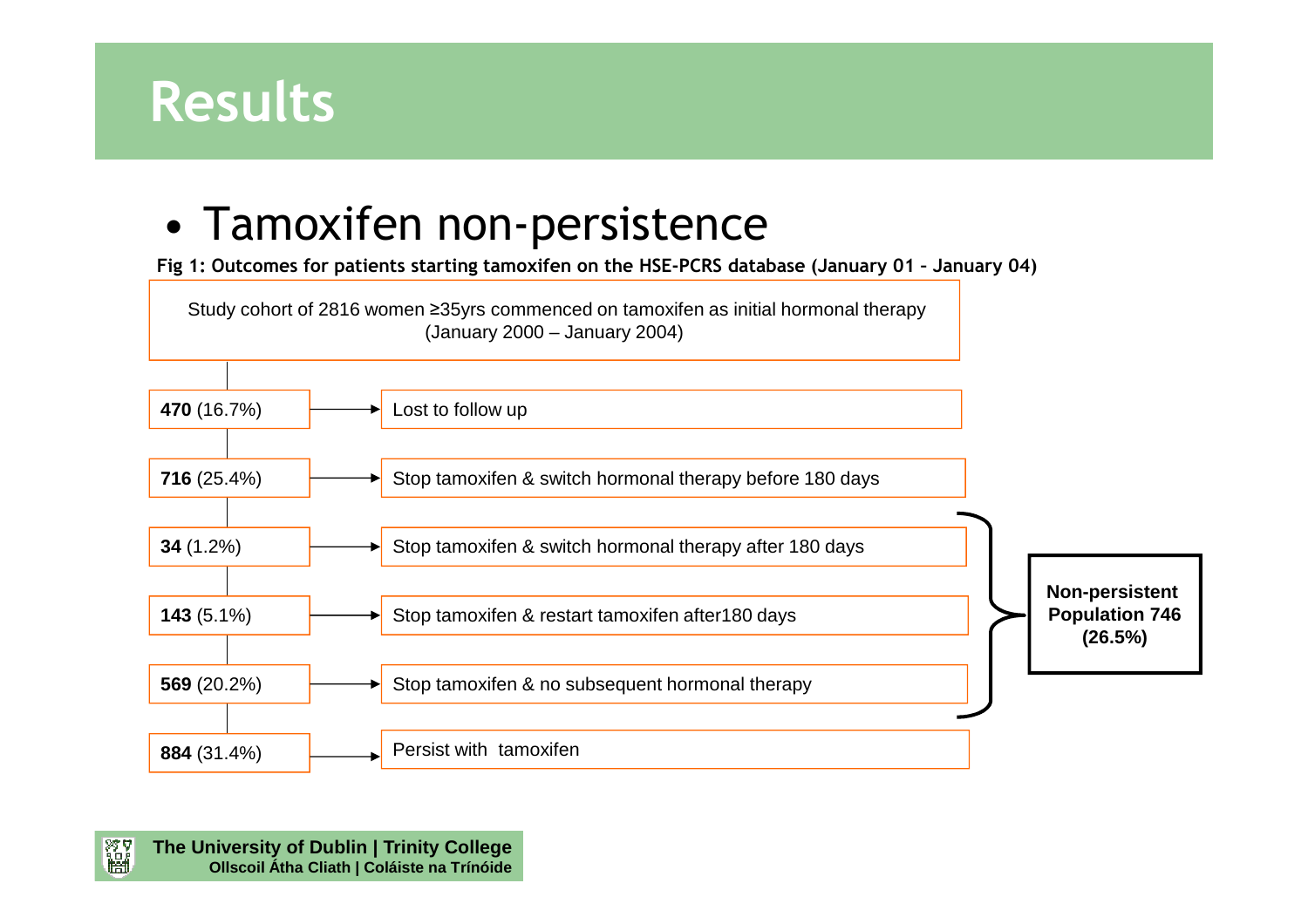#### **Results**

#### •Tamoxifen non-persistence

**Fig 2: Kaplan Meier plot of tamoxifen persistence for patients starting tamoxifen (January 01 – January 04)**

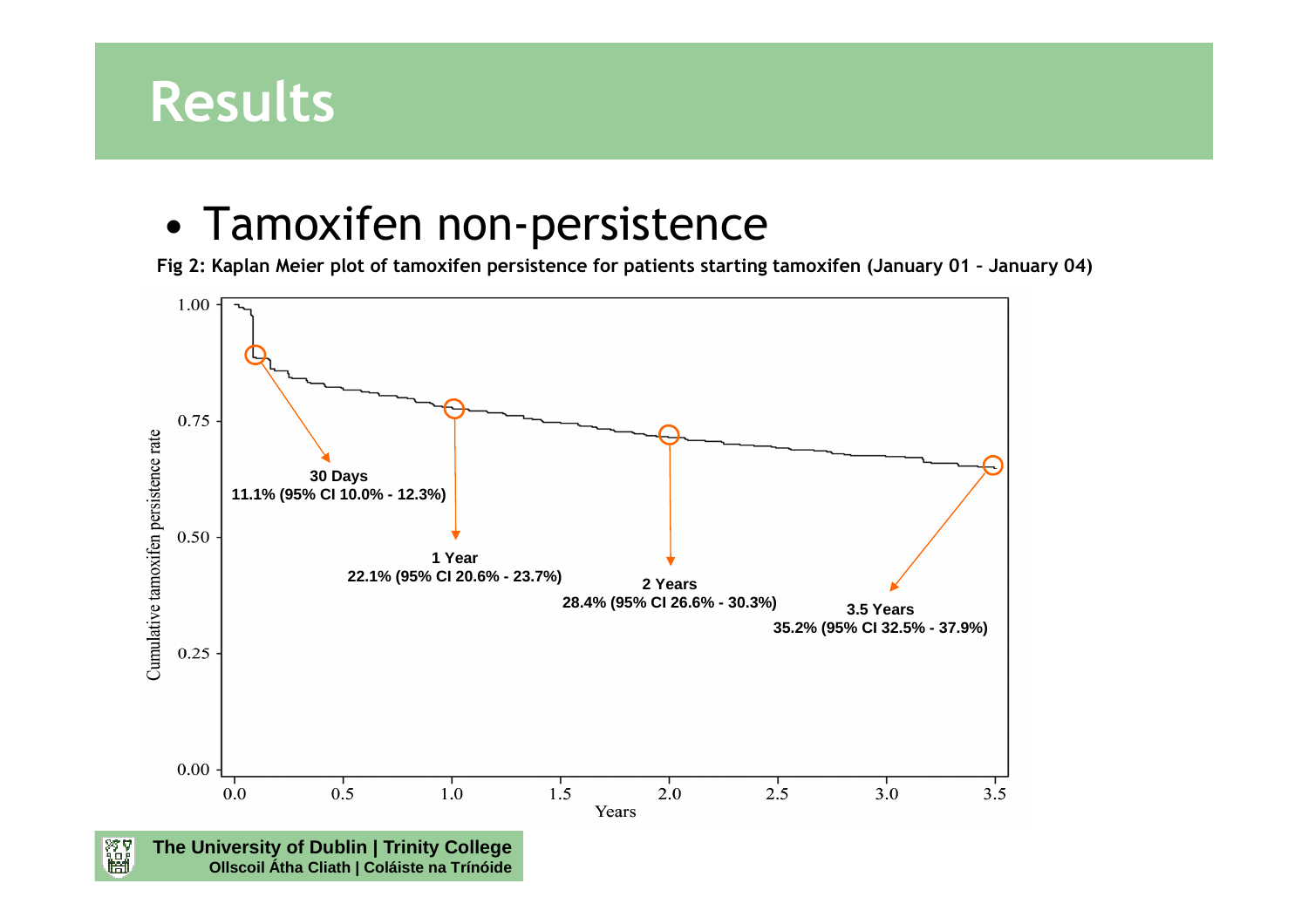

#### •Determinants of non-persistence

**Table 2: Crude & adjusted hazard ratios (HR) for potential determinants of tamoxifen non-persistence**

|                                                              |                                       | Crude HR  | 95% CI       | <b>Adjusted HR</b>       | 95% CI                   |
|--------------------------------------------------------------|---------------------------------------|-----------|--------------|--------------------------|--------------------------|
| Age (years)                                                  | $35 - 44$                             | 1.36      | 1.01 to 1.82 | 1.36                     | 1.01 to 1.83             |
|                                                              | 45-54                                 | Reference |              | $\overline{\phantom{a}}$ | $\overline{\phantom{a}}$ |
|                                                              | $55 - 64$                             | 1.07      | 0.84 to 1.37 | 1.11                     | 0.86 to 1.42             |
|                                                              | 65-74                                 | 1.23      | 0.96 to 1.57 | 1.27                     | 0.98 to 1.61             |
|                                                              | $>75$                                 | 1.42      | 1.14 to 1.77 | 1.46                     | 1.16 to 1.83             |
| <b>Prescription Drug Use</b>                                 | Benzodiazepine anxiolytic/hypnotic    | 0.99      | 0.86 to 1.15 |                          |                          |
|                                                              | Antidepressant                        | 1.31      | 1.10 to 1.56 | 1.41                     | 1.18 to 1.70             |
|                                                              | Benzodiazepine related hypnotic (ZZZ) | 0.81      | 0.65 to 1.01 |                          |                          |
|                                                              | Antipsychotic                         | 1.16      | 0.95 to 1.43 |                          |                          |
| Number of co-morbidities<br>0                                |                                       | Reference |              |                          |                          |
|                                                              | $\geq 1$                              | 1.04      | 0.90 to 1.22 |                          |                          |
| Number of cognitive/functional co-morbidities<br>$\mathbf 0$ |                                       | Reference |              | Reference                |                          |
|                                                              | $\geq 1$                              | 1.78      | 1.29 to 2.46 | 1.72                     | 1.24 to 2.39             |
| Mean number of pharmacological agents per month<br>$\leq 1$  |                                       | Reference |              | Reference                |                          |
|                                                              | $2 - 3$                               | 0.89      | 0.74 to 1.05 | 0.84                     | 0.71 to 1.00             |
|                                                              | $4 - 5$                               | 0.87      | 0.70 to 1.07 | 0.76                     | 0.61 to 0.94             |
|                                                              | >5                                    | 0.90      | 0.72 to 1.12 | 0.72                     | 0.58 to 0.92             |

器器 **The University of Dublin | Trinity CollegeOllscoil Átha Cliath | Coláiste na Trínóide**

\* At tamoxifen initiation; † In 12 months prior to tamoxifen initiation; ‡ Adjusted for age, antidepressant use, number of cognitive or functional impairments and number of pharmacological agents per month.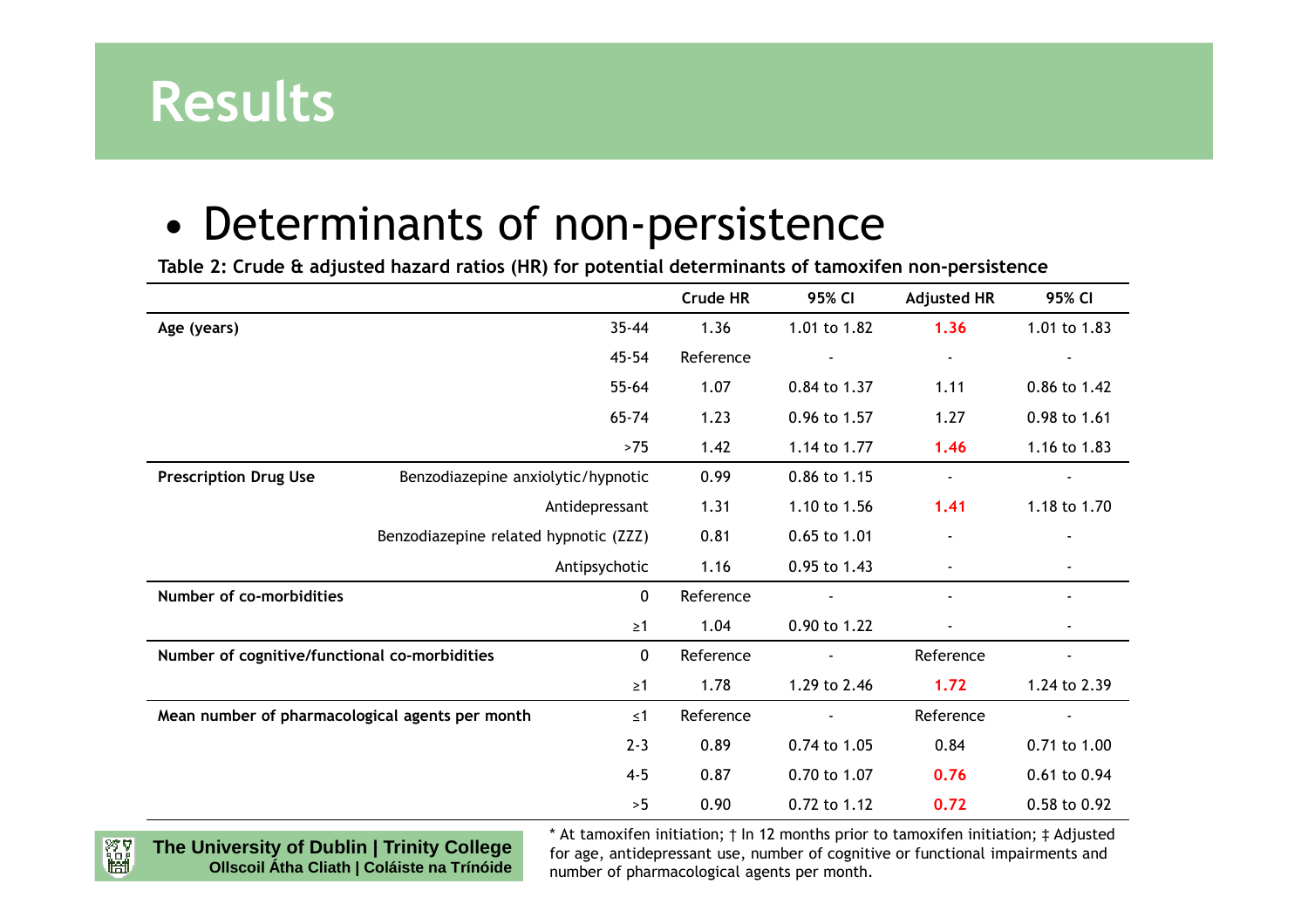#### **Discussion**

- • Non-persistence with tamoxifen in clinical practice is higher than previously reported.
	- » 35.2% of women discontinue tamoxifen by 3.5 years.
	- » 22.1% discontinue tamoxifen by 1 year.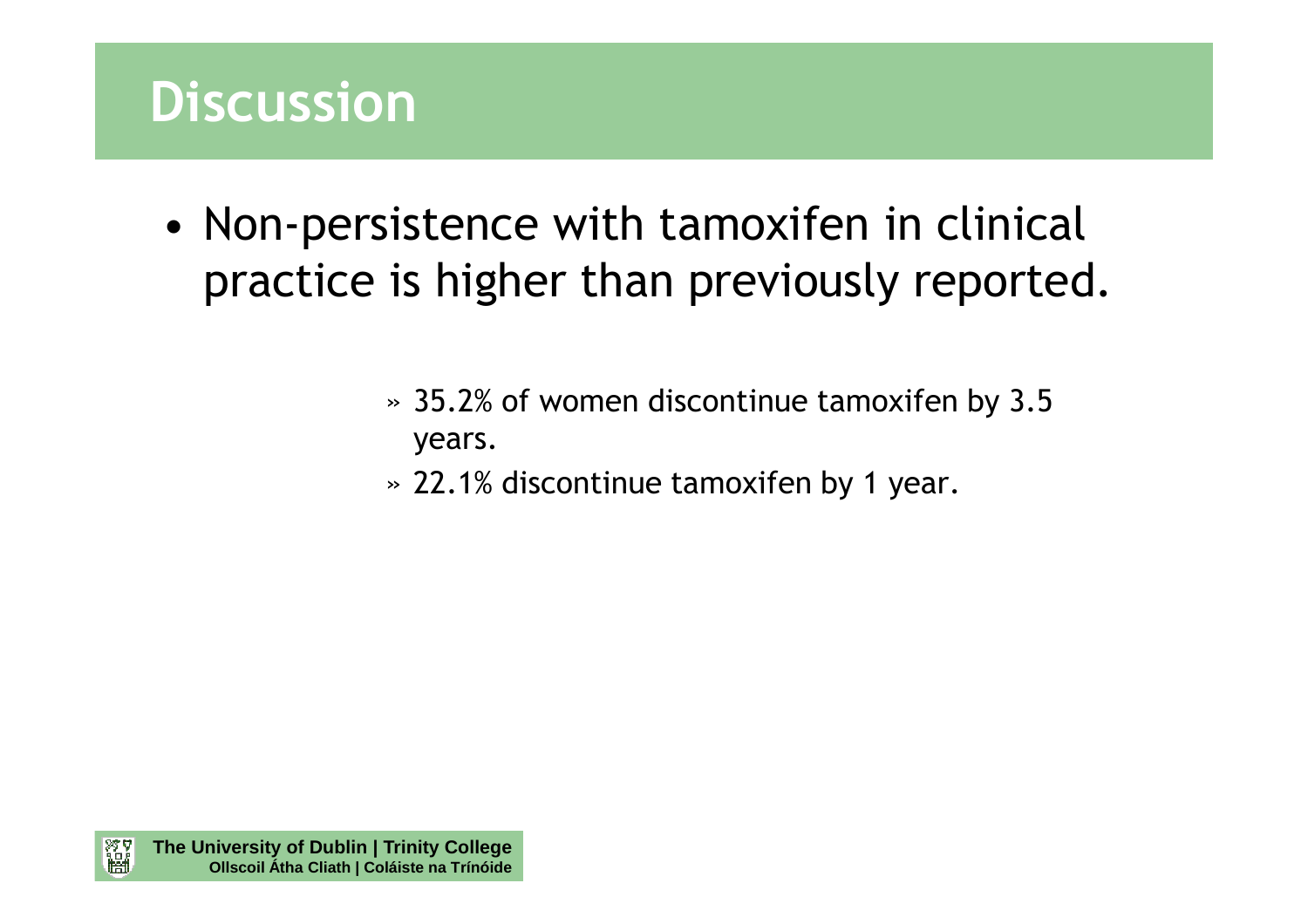#### **Discussion**

- • The determinants
	- Non-persistence associated with the extremes of age.
	- Treatment with an antidepressant associated with increased non-persistence.
	- Increasing numbers of prescribed medications associated with better tamoxifen persistence.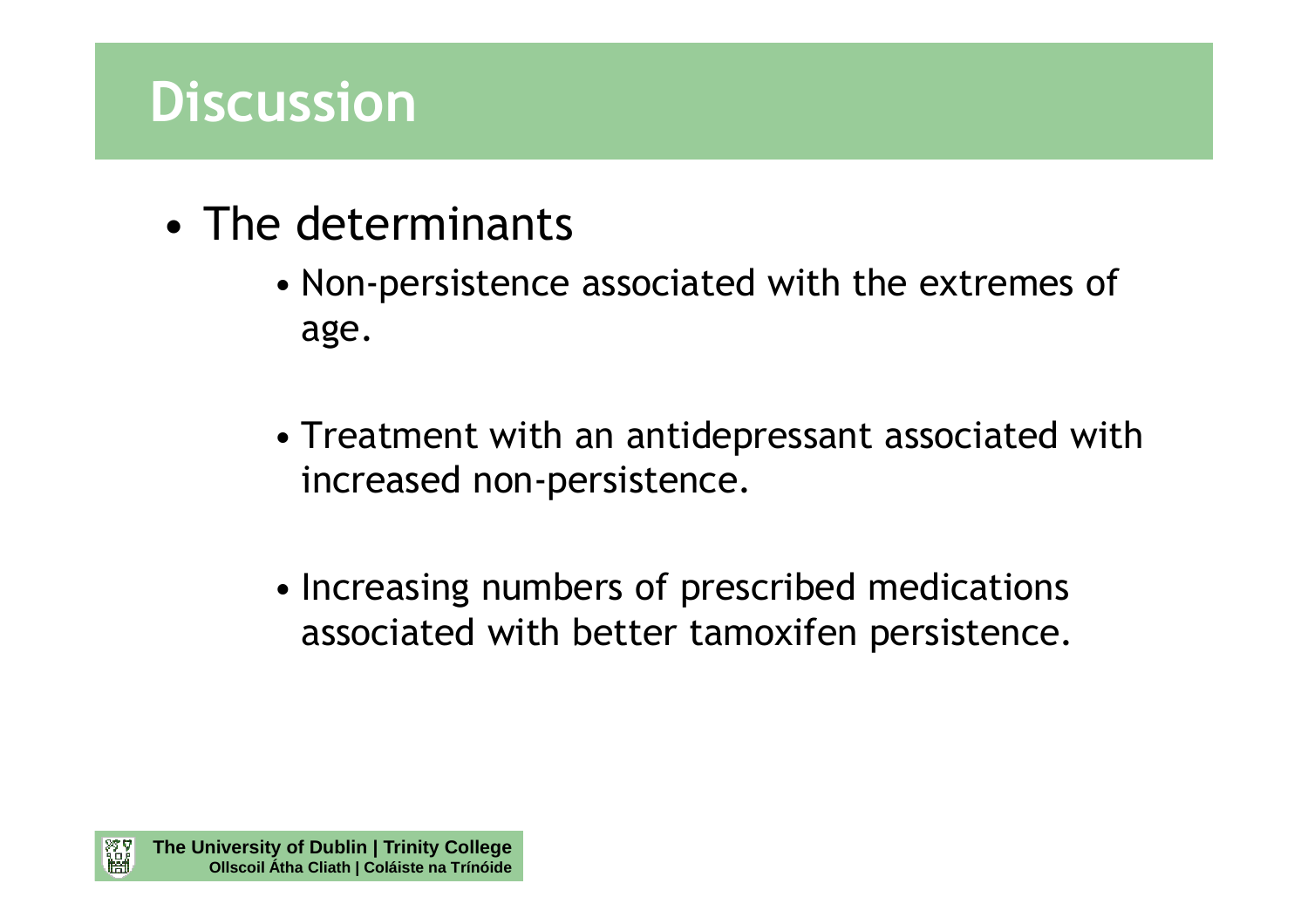#### **Discussion**

- • The limitations
	- No diagnostic or staging information.
	- Unable to assess the influence of patients' beliefs or side effects.
	- Cannot differentiate between discontinuation by the patient or on direction of the prescriber.
	- Non-persistence rates reported may only provide a conservative estimate of non-persistence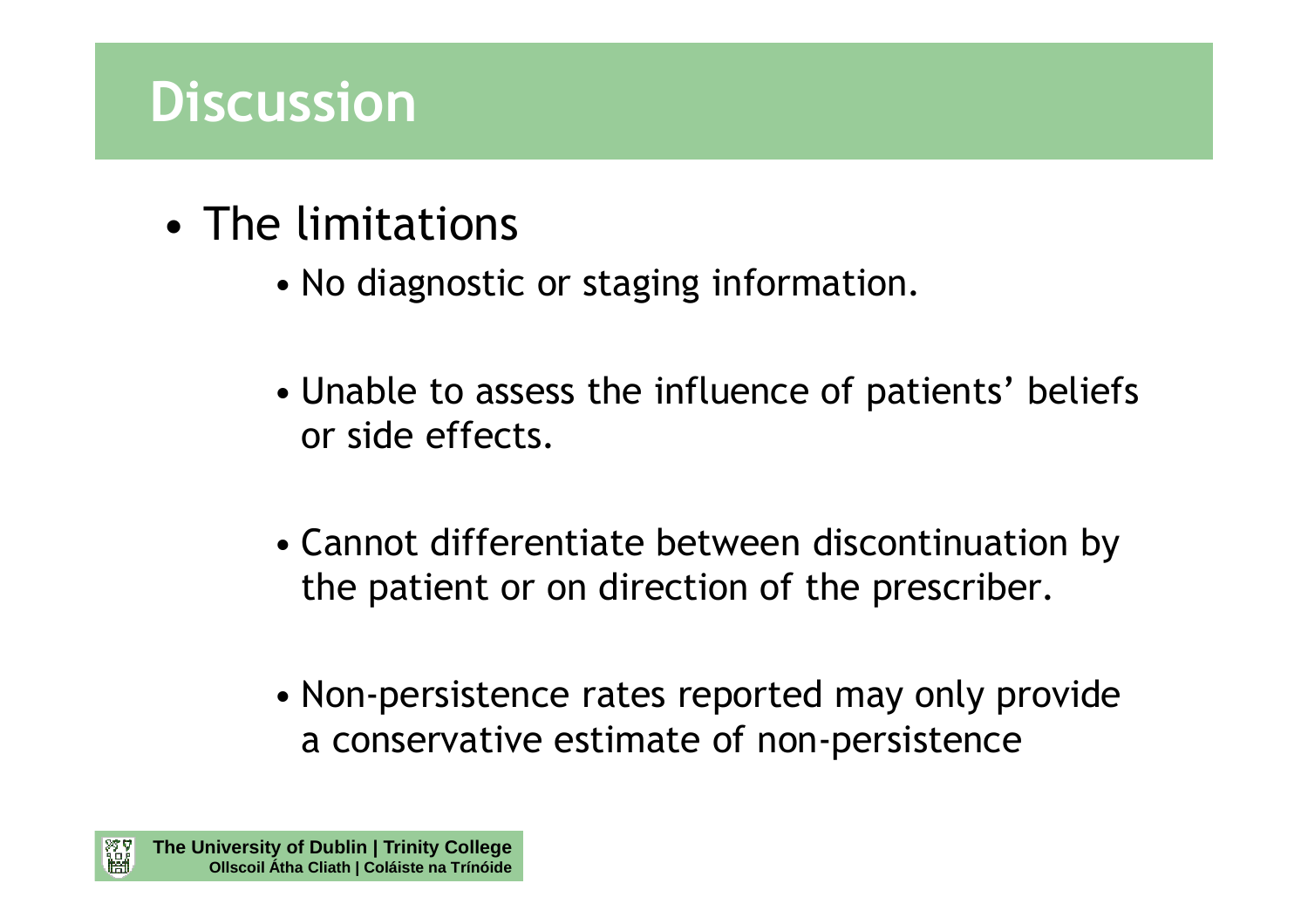# **Conclusion**

- • Conclusion
	- Persistence with tamoxifen cannot be assumed
	- Raises concerns about persistence with other oral hormonal therapies and oral anti-neoplastics in general